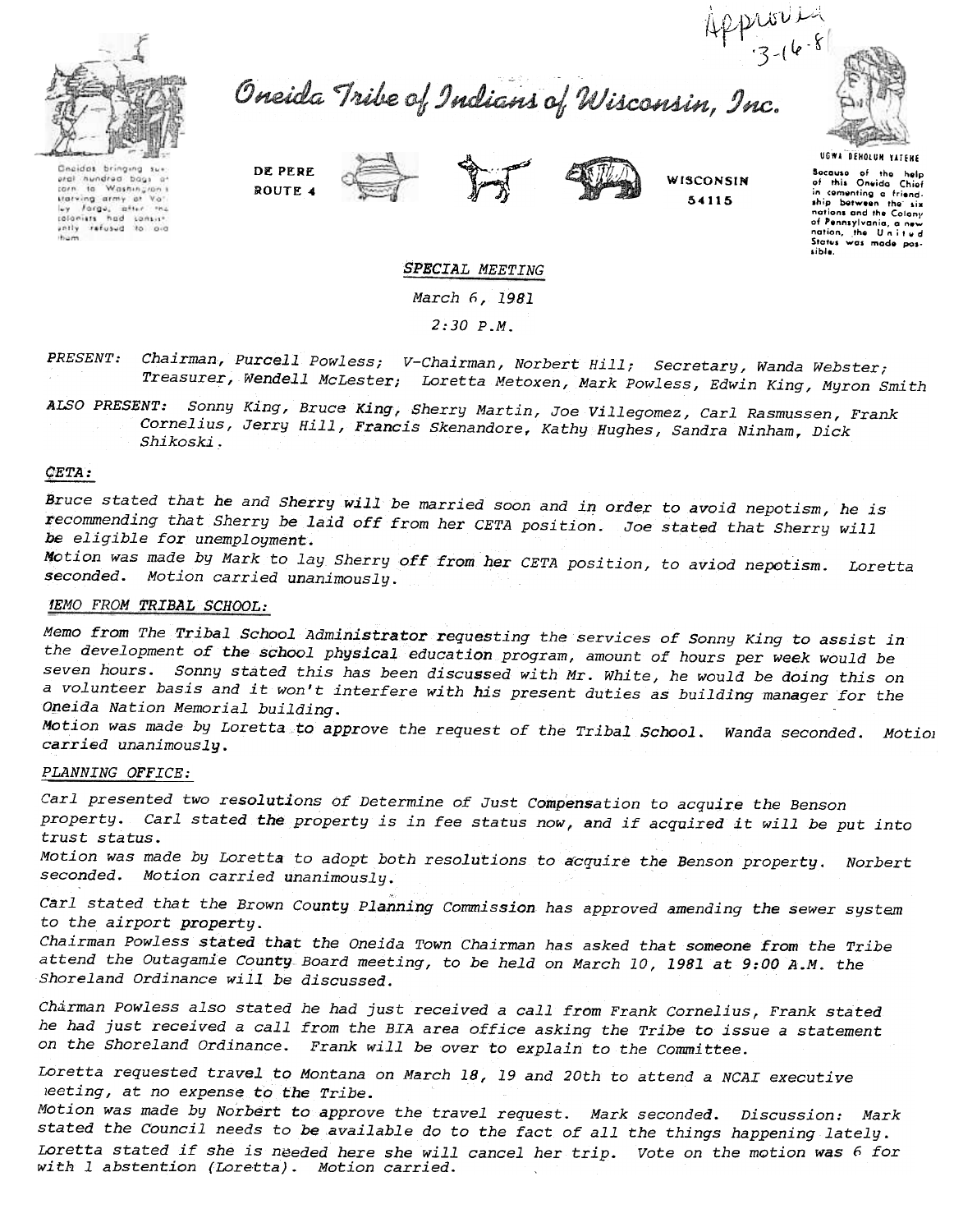Oneida Tribe of Indians of Wisconsin  $-3/6/81$ Page 3

(Frank arrives).

Frank stated he has received from the Soliciators office requesting that the Tribe make a statement to clarify the Tribe's position on the Shoreland Ordinance.

 $\mathcal{E}^{\text{max}}_{\text{max}}$  , where  $\mathcal{E}^{\text{max}}_{\text{max}}$ 

Francis stated Penny Comm would like to work with the Tribe to put together accurate information in the news (Penny Comm, of TV-2) on the Ordinance. Mark stated this would be hard to do, as Penny must have someone she has to answer to, how do we know the informationwould be released accurate? He has no confidence in the Press. Jerry suggested to finish with the Bureau, before hearing from Ms. Comm. Jerry also stated that the BIA has been quoted out of context as to what is really happening with the Tribe. (Penny Comm arrives).

Chairman Powless stated the Tribe is skeptical in dealing with the Press, how can we be assured that what we say is reported correct. Penny stated that the only assurance she can give is her word and also her Editors word (Editor being Mr. Tom McCaray). Most of the Business Committee in attendance stated they were not in favor of talking with the Press. Penny stated the Oneida Tribe could get a lot from the Press, but we never give them the chance. Also, the news media is at fault due to the fact that they only cover "action" news. Penny stated she would like to do a series on the Oneida's feelings and concerns. Wendell stated this is not the appropriate time to do a series. Discussion followed as to the news media.. (Penny leaves).

Francis stated why doesn't the Tribe say something on the Ordinance? So far Penny is the only reporter they can trust, and that public relations wise, the Tribe is in a bad position. The Tribe should response to the news media stating the Tribes position. Francis stated he would recommend trying Penny out once to see if she reports correctly. also, that the Tribe develop a news release for television and the Business Committee monitor the information that is released for the media. Someone from the Committee monitor the questions for the interview and control the news release.

Motion was made by Loretta to consider a news release and review the substance of it on 10nday. Norbert seconded. Discussion: Information that is given out shall be limited to one area, the Ordinance. Also discussed was if the news release would be a statement or questiqn and answer, Francis stated it would be a question and answer type release. Vote on the motion was 5 for with 2 opposing (Wendell and Mark). Motion carried.

Chairman Powless stated he will be out of town next week, someone from the Business Committee should attend the Outagamie County Board meeting on  $3-10-81$  at  $9:A.M.$ Motion was made by Loretta that the Vice-Chairman and one of the Lawyers attend the Outagamie County Board meeting. Wendell seconded. Discussion:, The persons that attend need not make any statements concerning the Ordinance. Vote on the motion was 6 for with 1 abstention (Mark). Motion carried. .

Francis stated the Tribe needs to establish a better relationship with other governments and county boards.

## BINGO:

Francis stated the Tribe has been denied the preliminary injunction because all parties involved were not named. The Lawyers will be amending the motion to include the Brown County District Attorney and Sheriff Froelich.

Frank Cornelius stated he will notify the BIA Area Office that the Tribe is in the process of drafting up a statement for the news media. (Frank leaves).

Mark explained the Bingo Committee concerns, if bingo goes on the system, the persons working for bingo will get paid by check, some of the people do not want to be paid by check. Discussion followed concerning the IRS and how bingo persons working for bingo should be paid. Kathy stated if they pay be check the cost would be double.

Motion was made by Loretta to refer this question to the Law Office for research, and a time 'imit put on it of 30 days for researching. Wendell seconded. Vote was 5 for with 1 .bstention (Edwin) and 1 opposing (Mark). Motion carried.